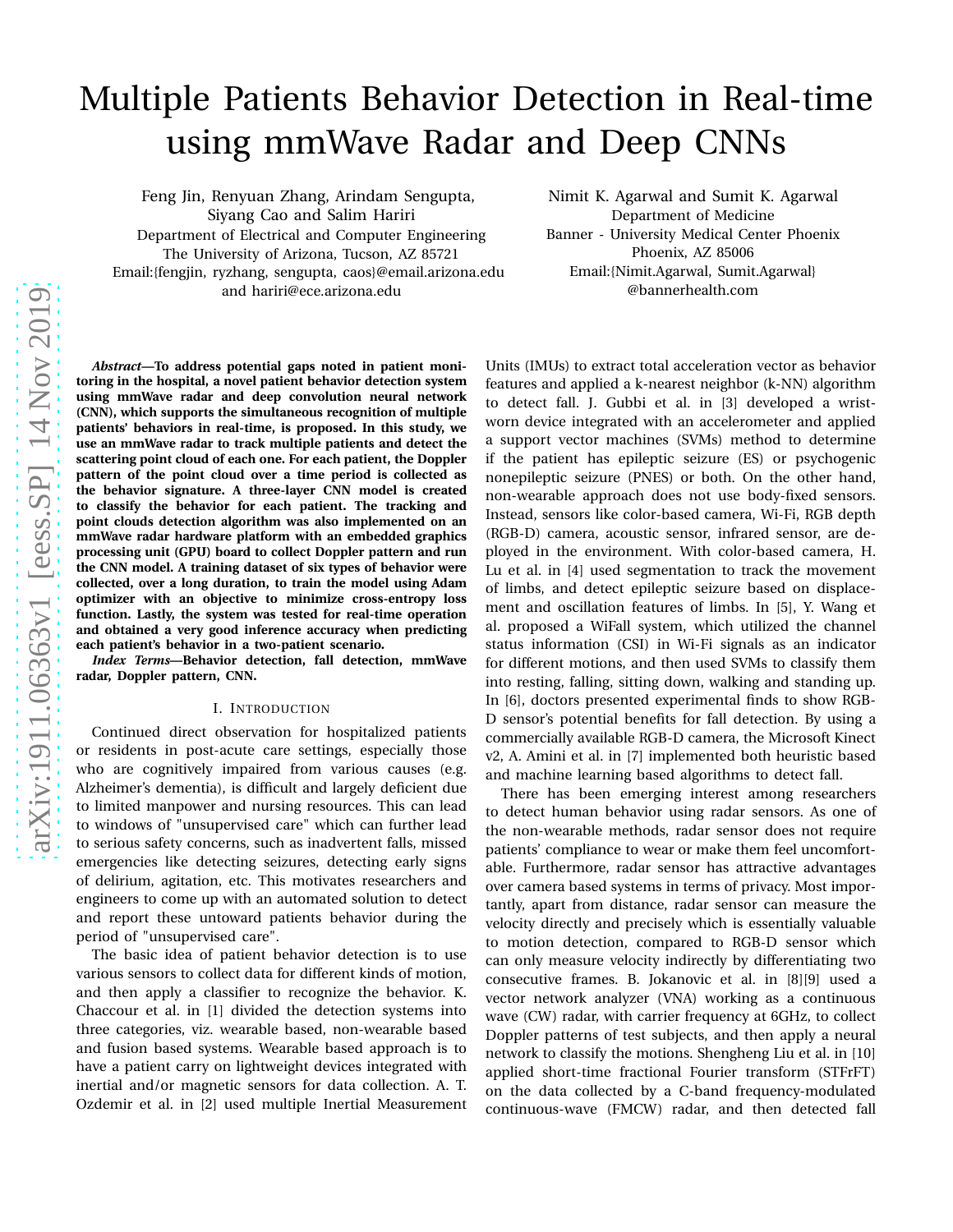

Fig. 1. An overview of the proposed architecture: The acquired raw radar data is first processed to identify and localize multiple patients in the environment. The Doppler patterns for each of the clusters are then passed through a Deep CNN followed by two fully-connected (FC) layers that output predicted behavior for each localized patient.

using a Bayesian classifier. Sevgi Z. Gurbuz et al. had done a similar research but with convolutional neural network (CNN) as the classifier [11] [12]. However, until 2017, just one year prior to when our research was conducted [13], none of them used a higher frequency radar operating in W band, for example in 77GHz or 90GHz, as highlighted in [14]. Also, these radar sensor based researches did not show the ability to detect multiple patients' behavior, simultaneously.

In this paper, we propose a multiple patients behavior detection system using millimeter wave (mmWave) radar sensor operating at 77GHz. The most attractive advantage of mmWave radar is its high resolution due to high bandwidth (up to 4GHz), and is also inexpensive and small in size. In this proposed system, we first use the mmWave radar sensor to track each patient in a ward and collect the Doppler pattern of his/her torso and limbs over a period of time. And then a deep CNN is created to classify his/her behavior, like walking, falling, swing hand for help, seizure, restless movement, etc.

In Section II, we describe the proposed system in detail, including the radar signal processing algorithm we used to track and detect multiple patients, how we collected the Doppler pattern for each patient and the structure of the deep CNNs we created to classify the behavior. Section III describes the experimental setup in a conference room to emulate a ward in a hospital, the real-time inference accuracy when predicting two patients' behavior simultaneously is also presented. In section IV, we provide inferred conclusions and summarize several potential ways to improve the system.

## II. PROPOSED SYSTEM USING MMWAVE RADAR AND DEEP CNN

Due to the high resolution offered by the mmWave radar sensor, a human body would have several scattering points reflecting the incident mmWave signals. Primarily, they are due to, (i) the torso, that has a large reflection area, and (ii) the limbs (legs and arms). This leads to the formation of a point cloud on account of the many scattering points from different parts of the body. Meanwhile, these scattering points will have different velocities, i.e. Doppler shifts, due to the different type of motions of the individual body parts. As an example, the left arm will have a velocity in a direction opposite to right arm when people walk while swinging their arms. Similarly, different behavior would have various movement patterns of a person's torso and limbs, and the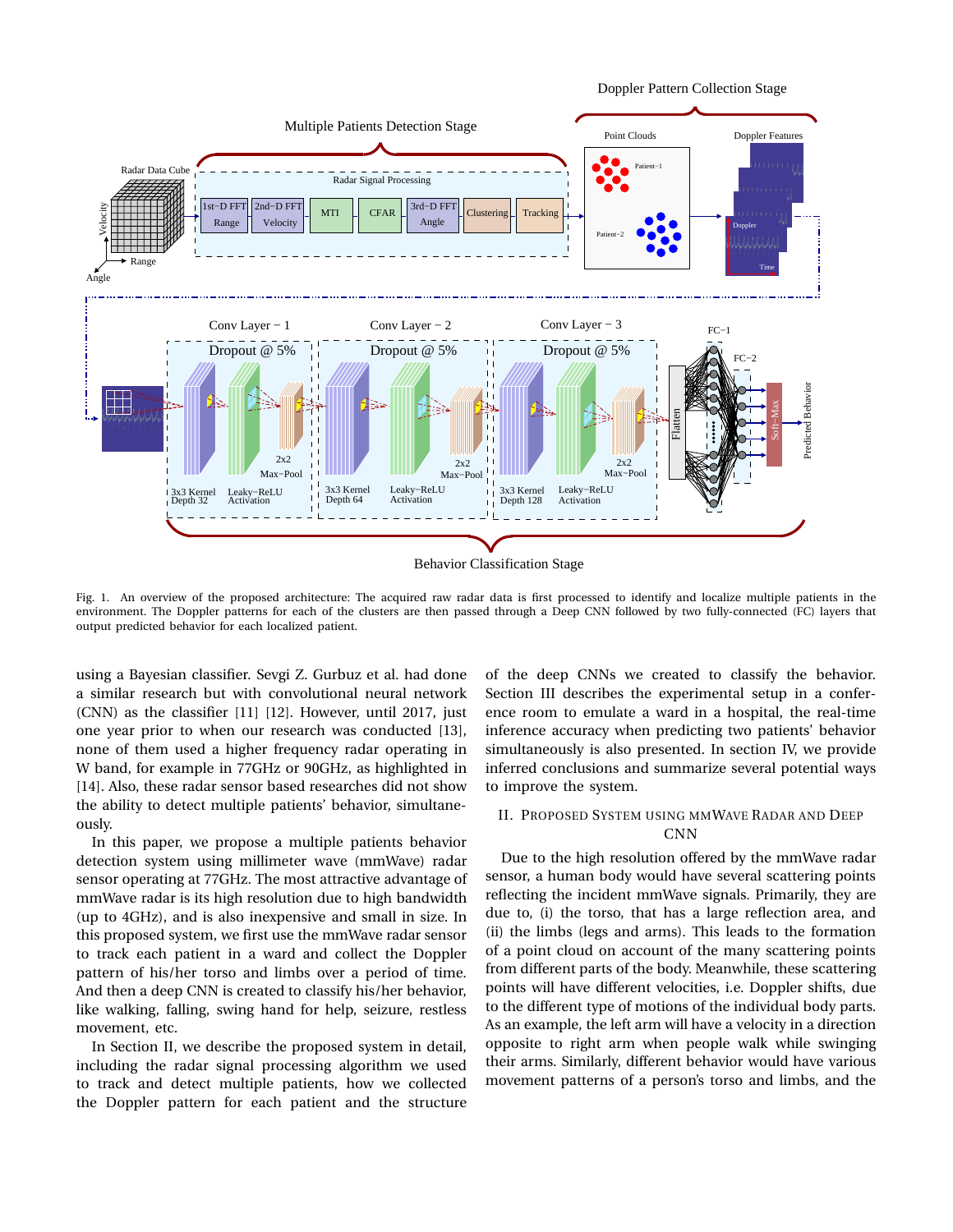resulting Doppler pattern of the point cloud would thereby differ from each other.

In the proposed system, we use a fast chirp FMCW mmWave radar sensor to track multiple patients in a ward simultaneously and detect the point cloud for each patient. Then a period of Doppler pattern from each patient's limbs and torso are collected. Finally we use a deep CNN model to classify the behavior from each patient. Fig. 1 shows the schematic of proposed detection system.

# *A. Multiple Patients Detection and Tracking using mmWave Radar*

The mmWave radar sensor sends out a FMCW chirp, with carrier frequency on 77GHz, and uses stretching processing to get the beat frequencies related to the range of scattering points. To solve for velocity, also in terms of Doppler shift, multiple chirps are sent out, and then the Doppler shift across chirps during each coherent processing interval (CPI) can be found by analyzing the data in frequency domain. Each mmWave radar sensor has multiple receiving antenna channels placed in azimuth, where beamforming method is used to solve for the angle of each scattering point. The collected raw data is formed in a three-dimensional datacube. Range and Doppler processing are then performed on the datacube first, followed by moving target indication (MTI) to remove the static clutter points, i.e. reflection from walls, desks, etc. To detect the scattering points from a noisy background, constant false alarm rate (CFAR) detection method is used, followed by the angle estimation for each detected point.

A clustering method like density-based spatial clustering of applications with noise (DBSCAN) [15] is used to separate these scattering points into multiple targets, i.e. multiple patients in our case. Finally, a Kalman filter is applied to track each patient's trajectory and associate the point cloud of each patient with a trackID.

#### *B. Doppler Pattern Collection*

There are several techniques to collect Doppler features over time, such as micro-Doppler analysis using short-time Fourier transform (STFT), or Wavelet transform. In our case, for simplicity, a period of Doppler bins of those scattering points with the same trackID are collected by using a sliding window. At the same time, the intensity of scattering point is compensated for the attenuation due to the range effect, and normalized to 1 before passing to the neural network for training, to ensure consistent bounds on intensity over the training data. The normalized Doppler pattern of the point cloud works as a behavior signature, that is used in the classification stage.

#### *C. Behavior Classification using Deep CNN*

To classify behaviors, we build a deep CNN model that consists of three CNN layers, each with a  $3 \times 3$  kernel size, and depths 32, 64 and 128 respectively. Each neuron output is activated with a Leaky-Relu function, instead of a conventional Relu activation function, to overcome the 'dying Relu' effect [16] which potentially leads to certain neurons to permanently remain in an inactive state. To reduce computational complexity further, every CNN layer is followed by a 2-D max-pooling layer. The max-pooling layer downsamples the output from the CNN preceding it, while preserving the most dominant features detected from the previous stage. This is done by sliding a  $2 \times 2$  window across the CNN output, and returning the maximum pixel value in its stride.

To avoid overfitting, we use dropout regularization between layers, with an individual node dropout probability of 5%. This means, in every training cycle some nodes would 'drop-out' or detach itself from the computation graph, for both forward and backward propagation, and the training parameters would be optimized for the rest of the nodes. In the next cycle, these nodes would be reinserted, and some other nodes would dropout, and the process would continue throughout the training phase. This also means that for a given epoch, we are now having to compute and optimize fewer parameters, thereby increasing the speed of training. The outputs from the final CNN layer is then flattened to a 1-D vector and is subject to the fullyconnected (FC) layers. The final output layer would have *k* nodes, corresponding to the *k* classes of human behavior we aim to detect. The outputs are then normalized and associated with probabilities of each of the classes, using the softmax function. The class with the greatest associated probability would be the predicted human behavior.

#### III. EXPERIMENT AND RESULTS

To verify the effectiveness of the proposed system, we conducted several experiments to detect five critical behaviors, viz. walking, falling down to the floor, swing hand for help, seizure, restless movement. First, we implemented the proposed system on hardware. And then we collected and labelled the training datasets for these five behaviors, and some others to detect transition and no-activity. These datasets were used to train the deep CNN model. After that, we ran the model in real-time to find the inference performance.

#### *A. Experiment Setup*

We deployed the radar signal processing part in Fig. 1 into the Texas Instruments (TI) AWR1642BOOST mmWave radar platform [17], by taking advantage of a demo project from TI, and developed the Doppler pattern collection and CNNbased behavior classification parts on the Nvidia Jetson TX2 platform. The mmWave radar sensor tracked each moving patient, detected its point cloud and then transferred the data to the Nvidia TX2 through a serial port. The mmWave radar parameters used in our setup are listed in Table I. On the Ubuntu-running TX2 platform, robot operating system (ROS) was used to create three ROS nodes. The first one was to receive the streaming point cloud data from TI mmWave radar and pass it to the second node, which was to collect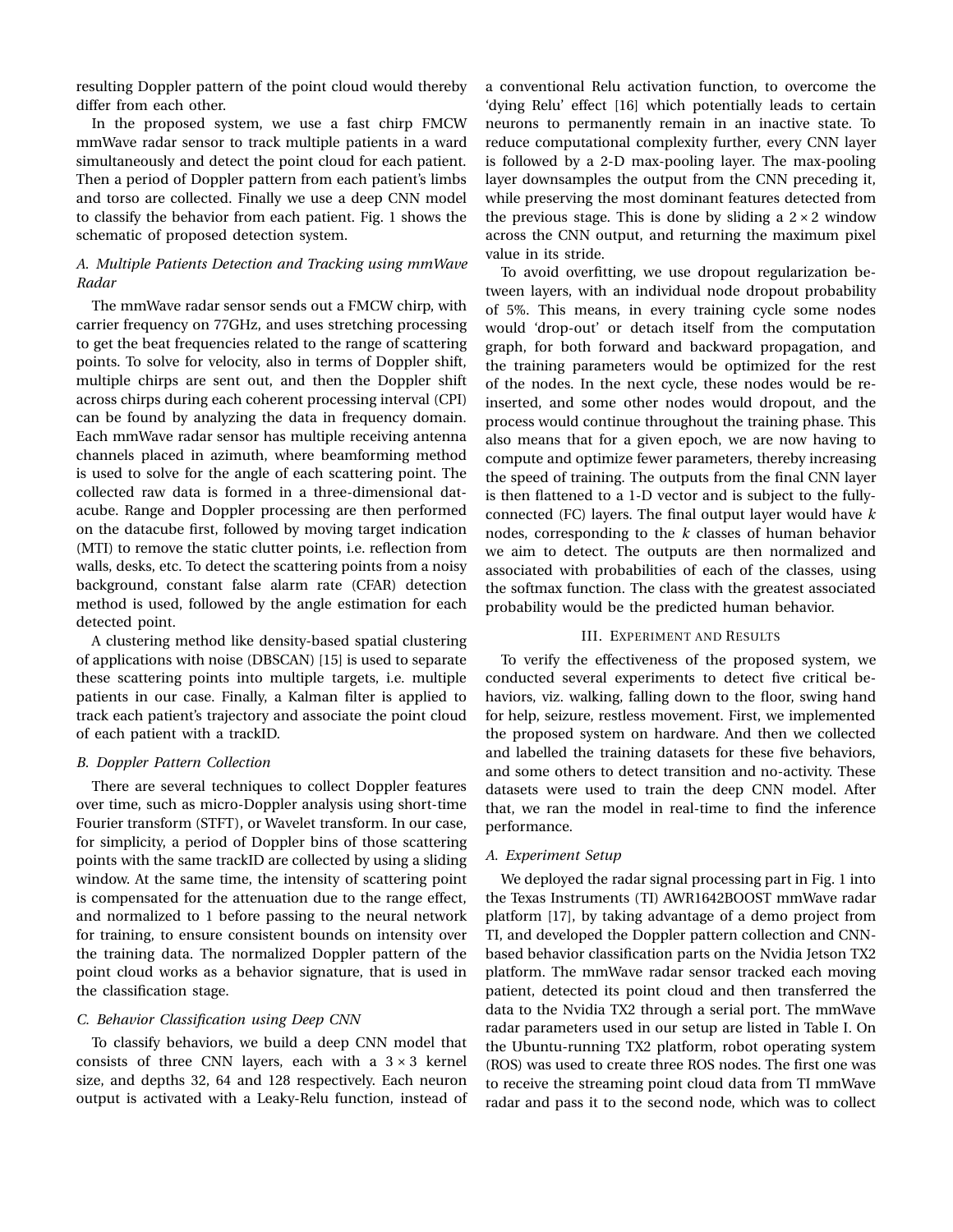one second duration of Doppler pattern for each trackID, i.e. each patient. The third node invoked the deep CNN model to classify behaviors based on the Doppler patterns from network input. The experiment setup is shown in Fig. 2. The experiments were conducted in a conference room in a similar setting to a hospital ward, and the author in this paper acted as a patient for testing.

TABLE I MMWAVE RADAR WAVEFORM CONFIGURATION IN EXPERIMENT

| Parameter                | Value  | Unit       |
|--------------------------|--------|------------|
| <b>Start Frequency</b>   | 77     | GHz        |
| Bandwidth                | 3.072  | GHz        |
| Chirp Rate               | 60     | $MHz$ /us  |
| <b>ADC</b> Sampling Rate | 2.5    | <b>MHz</b> |
| Samples per chirp        | 128    |            |
| Chirps per frame         | 256    |            |
| Frame duration           | 50     | ms         |
| Range resolution         | 0.0488 | m          |
| Max unambiguous range    | 5      | m          |
| Velocity resolution      | 0.0827 | m/s        |
| Max radial velocity      | 5.2936 | m/s        |
| Azimuth angle resolution | 14.5   | deg        |



Fig. 2. Experimental setup to emulate a hospital ward.

## *B. Data Collection and Labelling*

We collected the training dataset with only one patient. The patient continuously performed each one of the behaviors listed in the Table II, and the data samples were

collected in a ROS bag format, where each sample was the Doppler pattern of specified behavior with one second duration. We labelled these samples with a integer number each corresponding to a distinct human behavior. As the duration of falling is too short, in an alternate way, we collected the data with a stand-fall-stand repetition, and then manually truncated the Doppler patterns to obtain the clean data for falling only. As in this study we primarily focus on detecting walking, falling, swing, seizure and restless movement, all other behaviors is labelled with 0. The other behaviors cover all the other situations, such as sitting with eating food, reaching hand to take something, etc. If we did not cover a situation, say, standing while stretching arms, this might lead to being incorrectly classified into one of the 5 aforementioned classes of interest. Therefore, it needs a lot of work to collect the dataset for various other behaviors. For simplicity, in our case, except for the five critical behaviors, we collected several other behaviors like standing with watching smartphone and sitting with reading a book, etc. Finally, we obtained the Doppler pattern over 30 seconds for each behavior in the experimental setting, as shown in Fig. 3.

TABLE II TRAINING DATASET

| <b>Behavior</b>   | <b>Samples</b> | <b>Label Value</b>       |
|-------------------|----------------|--------------------------|
| Other             | 41,788         |                          |
| Walking           | 11,201         |                          |
| Falling           | 5,745          | $\overline{\mathcal{L}}$ |
| Swing             | 10,719         | 3                        |
| Seizure           | 10,299         |                          |
| Restless Movement | 17,216         | 5                        |

#### *C. Training*

To train the model, we used Keras [18] application program interface (API) to build the deep CNN model that works on a TensorFlow [19] framework. The Adam [20] optimizer with mini-batch of 64 was chosen to update the model parameters to approach the minimum loss under cross-entropy criteria. The validation dataset was a randomly selected 10% from the entire dataset. We trained the model on a desktop computer employing an Nvidia GeForce 1050 GPU for 10 epochs. As the number of epochs increased, the loss was decreased and the validation accuracy was increased. This indicated that the loss function was converging to the minimum value and that the dataset we collected was valid. Upon training completion, the final loss was 0.0365 and the test accuracy was 98.69%.

To evaluate how the size, diversity of the dataset and the depth of CNN model effected the loss and accuracy, we trained the model in several different configurations listed in Table III. Firstly, we started from 3 layer CNNs with trainable parameters of 880,006. Comparing configuration #1 with #2, we reduced the dataset size to 70% of the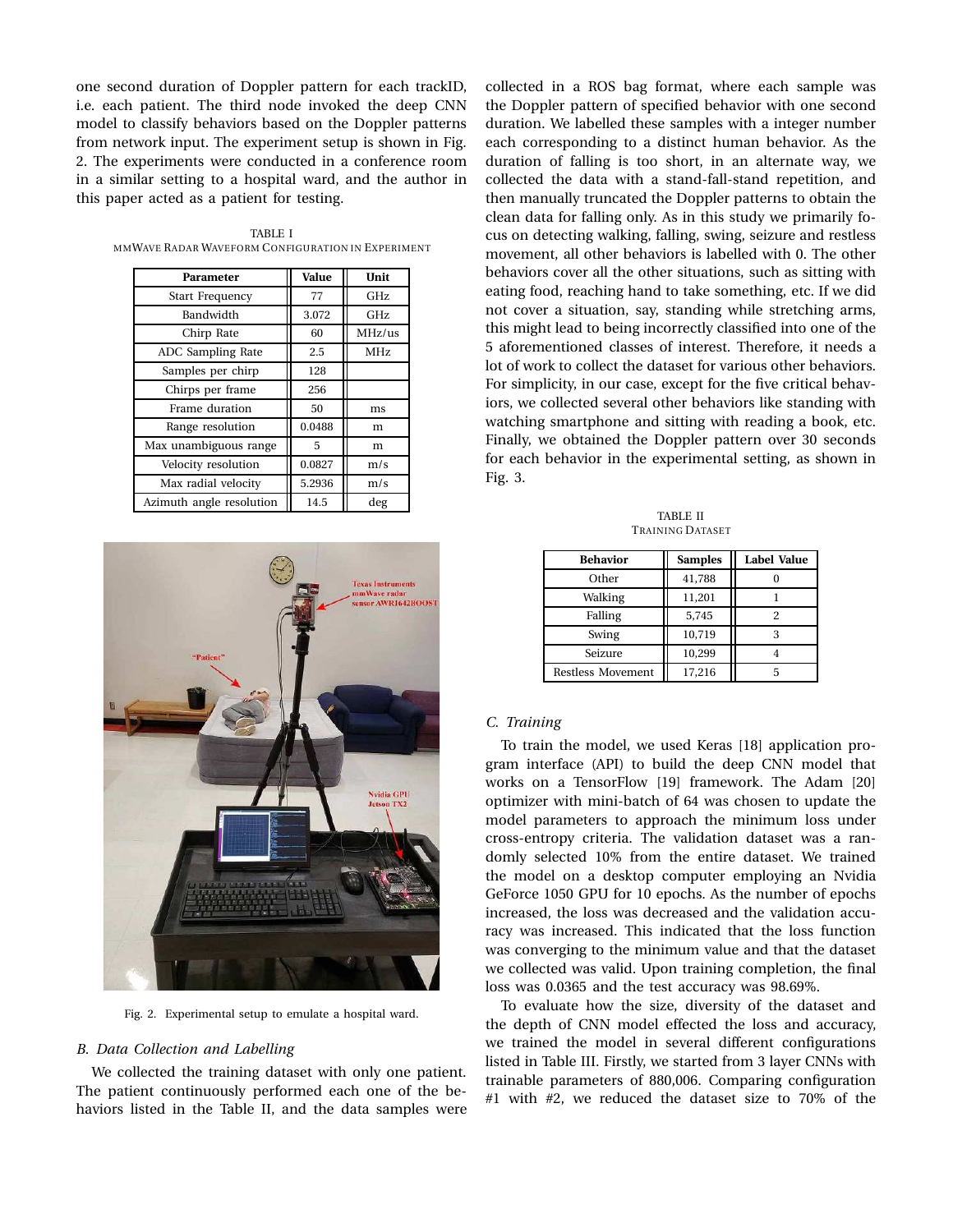

Fig. 3. Doppler pattern for each behavior with associated experiment scenario. (a) Other behavior. (b) Walking. (c) Falling. (d) Swing hand for help. (e) Seizure. (f) Restless movement.

entire dataset, then the loss was increased by 27% and the accuracy was decreased, which means more data helps to improve the model accuracy. Secondly, we increased the CNN layers from 3 to 4, making the model deeper with 1,438,214 parameters. Then comparing configuration #1 with #3, the loss increased, however the accuracy increased as well. This indicated overfitting, and therefore, a deeper model did not help to reduce the loss for the given dataset. Thirdly, we retained the dataset for the five critical behaviors, but diversified the dataset of other behaviors. What we did was collect almost the same length dataset for other behaviors, but with more variety of behaviors like standing with stretching the body, sitting with moving the chair back and forth a little bit, etc. Then comparing configuration #1 with #4, the loss increased by 77% and the accuracy dropped. This is because more diverse dataset increased the complexity of the loss function, indicating that it would require deeper layers and more epochs to close to the minimum.

TABLE III DIFFERENT TRAINING CONFIGURATION

| # | <b>CNN</b><br>Lavers | Model<br>Parameters | <b>Training</b><br><b>Dataset</b> | <b>Validation</b><br><b>Dataset</b> | Training<br>Loss | <b>Test</b><br>Accuracy |
|---|----------------------|---------------------|-----------------------------------|-------------------------------------|------------------|-------------------------|
|   |                      | 880,006             | 90%                               | 10%                                 | 0.0365           | 98.69%                  |
|   |                      | 880,006             | 70%                               | 30%                                 | 0.0464           | 98.09%                  |
| 3 |                      | 1.438.214           | 90%                               | 10%                                 | 0.0371           | 98.94%                  |
|   |                      | 880,006             | 90%                               | 10%                                 | 0.0646           | 97.77%                  |

## *D. Inference*

In the inference stage, we first conducted experiments to evaluate only one patient's behavior in real-time. As shown in Fig. 4, the point clouds from the testing patient were collected and displayed on the ROS platform while the terminal output this patient's target id, position, velocity, and predicted patient's behavior as well. All the behaviors listed in the Table II were repeated for inference accuracy. We recorded behavior over a period of time, and obtained a series of prediction results over the same course. The inference accuracy was calculated by dividing the True-Positives (correct predictions) over the total number of predictions

made. The inference accuracy results listed in Table IV look promising for real case application. However, it needs to be noted that if we made the motion a little different from that when we were collecting for the training dataset, for example falling in another direction, the inference accuracy for falling would be downgraded. To overcome this, the training dataset should be collected to cover all kinds of situation.



Fig. 4. Real-Time behavior detection for a single patient scenario. The detected patient point cloud (in blue) and the deep CNN prediction ('walking') is shown.

TABLE IV BEHAVIOR PREDICTION OF ONE PATIENT

| <b>Behavior</b>   | <b>Samples</b> | <b>Inference Accuracy</b> |
|-------------------|----------------|---------------------------|
| Other             | 1,337          | 95.74%                    |
| Walking           | 1,550          | 94.13%                    |
| Falling           | 1,560          | 84.49%                    |
| Swing             | 1,521          | 82.77%                    |
| Seizure           | 1.254          | 86.36%                    |
| Restless Movement | 1,233          | 84.31%                    |

We then conducted experiments to calculate the inference accuracy for simultaneously detecting two patients' behavior. Fig. 5 shows a two-patient scenario, where one was falling and the other one was swinging hand. The point clouds from these two patients were discriminated